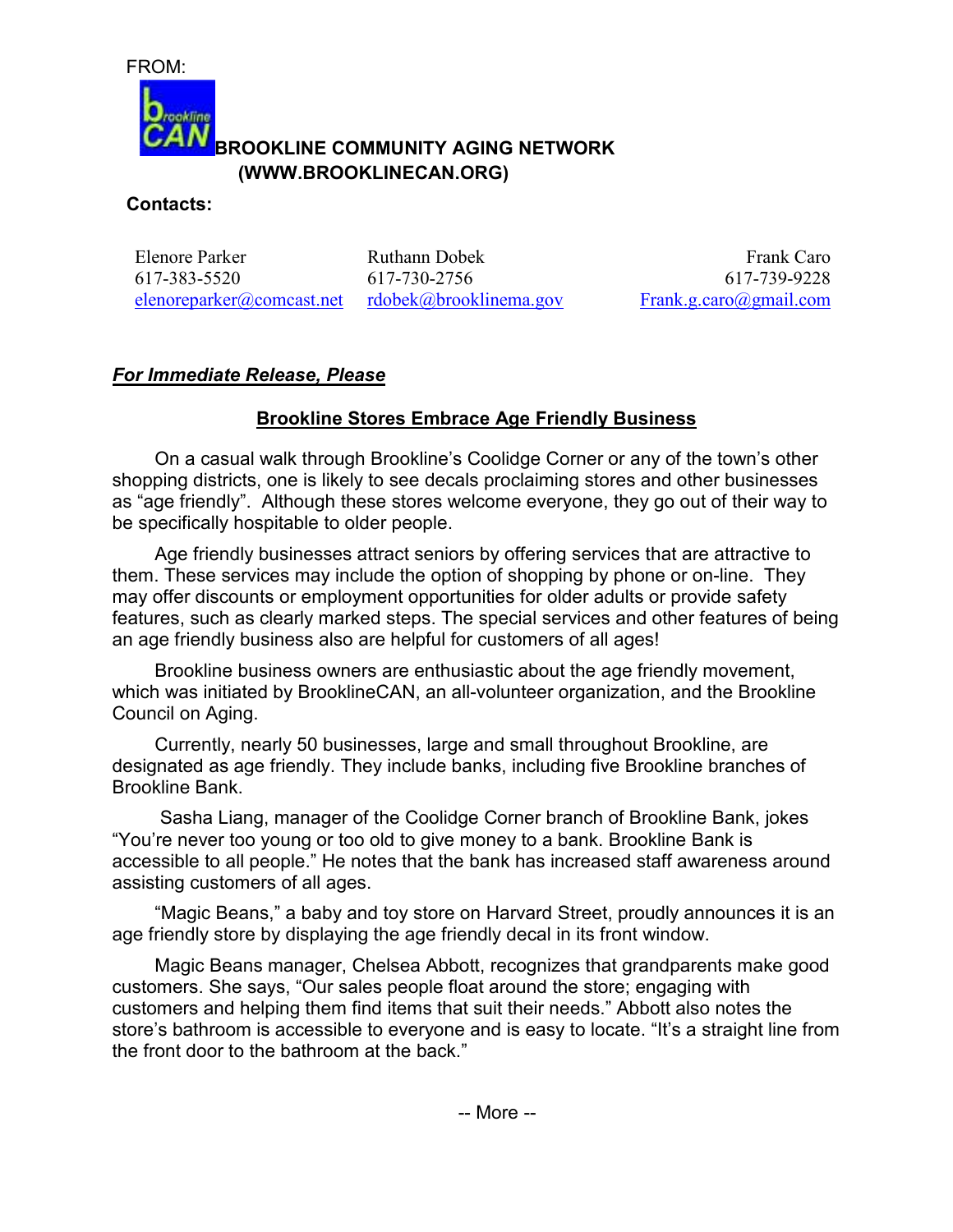The first Trader Joe's store outside the west coast was established in Brookline in 1997 and continues to be one of the chain's top stores. "Captain" Micah O'Malley (manager) of Brookline's Trader Joe's, notes the business model of the national company is to be "friendly to everyone." O'Malley adds that each store represents its neighborhood and reflects all ages, all types.

The age friendly entrances to Trader Joe's include doors that open automatically whenever a shopper approaches. This feature is helpful for people in wheelchairs or needing other mobility support, as well as for shoppers carrying bags of groceries. The store also provides bathrooms available to everyone.

Brookline's famed Coolidge Corner Theatre "offers programming for virtually every age group and interest", says Katherine Tallman, Executive Director & CEO since 2013. "Programs include Senior Matinees, Kids' Shows, Big Screen Classics, Science on Screen®, and recordings of live performances from London's National Theatre Live and acclaimed dance and opera companies." She adds, "The Coolidge contributes to a sense of community, which is increasingly recognized as important to health and wellbeing."

The Coolidge has four accessible film exhibition areas. All offer assisted listening and visualization broadcast technology, which is described in detail on the theater's website. Venues on the second floor are accessible via elevators and chairlift.

The Courtyard by Marriott Brookline and real estate company, Chobee Hoy Group at Compass, also have joined the program. Brookline Booksmith, Simons Shoes, Focal Point Options, and Eureka Puzzles all declare they are age friendly.

David Leschinsky heads Eureka! Puzzles on Beacon Street in Coolidge Corner, where he has had store locations for 14 years. He says, "There is no age limit on thinking. There is no age limit on having fun! The audience for Eureka is age agnostic. We serve all ages, no limit, no particular age, no labels".

Shoppers throughout Brookline should look for the "Age Friendly" decal on doors or windows of participating stores. The decal proclaims that the business actively encourages seniors to shop there.

Brookline's Age Friendly Business undertaking grew out of the town's age friendly initiative. In December 2012, Brookline was accepted as a member of the World Health Organization's (WHO) international network of Age Friendly cities. Brookline was the first municipality in New England to join the network and the ninth in the US.

In 2018, BrooklineCAN (Brookline Community Aging Network) invited businesses to join its Age Friendly Business Campaign. The aim was to encourage Brookline businesses to go out of their way to be hospitable to older people and people of all ages and abilities. The campaign recognizes businesses for the age friendly features that they offer. Even more, the campaign enlists businesses in an effort to become more age friendly.

Collaborating on the Age Friendly Business Campaign with BrooklineCAN and the Brookline Council on Aging are the Brookline Chamber of Commerce, the Coolidge Corner Merchants Association, and the Economic Development Advisory Board (EDAB).